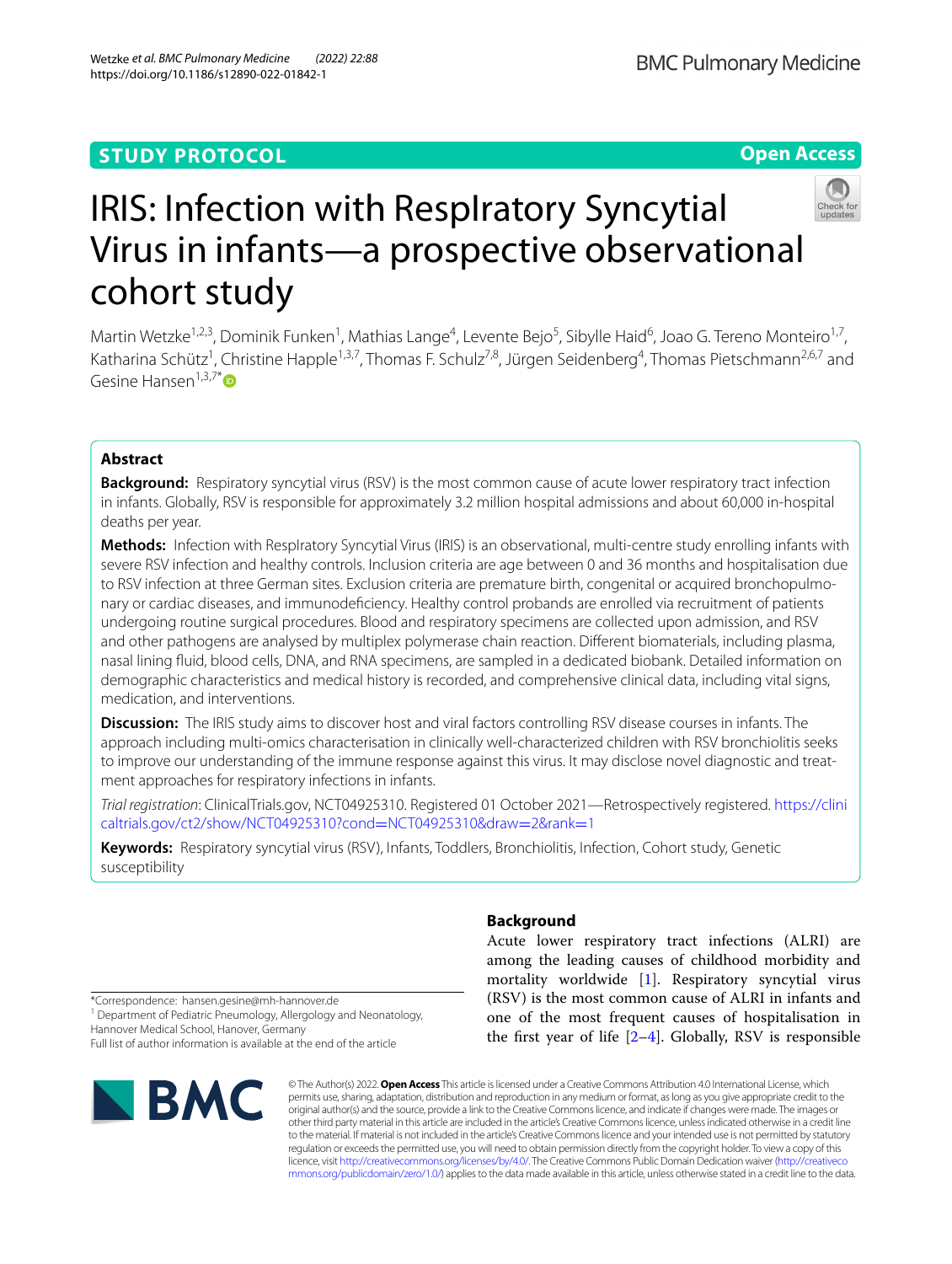for approximately 33 million episodes of ALRI in children younger than 5 years, leading to 3.2 million hospital admissions and 59,600 in-hospital deaths [[2\]](#page-5-1). RSV of the family *Pneumoviridae* is a single-stranded RNA-virus with two co-circulating antigenic subtypes (RSV A and B). Human-to-human transmission occurs via droplets and causes seasonal infections in all age groups [\[5](#page-5-3)].

Almost every child encounters RSV until the age of 2 years. Approximately 45% of RSV-associated hospitalisations and in-hospital deaths occur in children under 6 months [\[2](#page-5-1)]. Premature birth, bronchopulmonary dysplasia, and cardiac defects predispose infants to severe RSV disease courses, but most severe RSV infections occur in otherwise healthy children with thus far unknown risk factors [\[4](#page-5-2)]. Genetic factors appear to play a central role in RSV susceptibility [[6](#page-5-4)]. For example, the rate of RSV-associated hospitalisation in children of native US-American origin is three times higher than the general US population [[7](#page-5-5)]. Twin studies from Denmark demonstrated a signifcantly higher concordance rate in susceptibility to severe RSV infection in identical twins than fraternal twins [\[8,](#page-5-6) [9](#page-5-7)]. Several studies have reported on the role of genes regulating the innate immune and variations in alveolar surfactant protein genes in modulating RSV immunity [[6](#page-5-4), [10,](#page-5-8) [11\]](#page-5-9). However, informative genetic markers predicting RSV disease risk in infants are unavailable. Severe RSV-induced disease in children is believed to occur either due to uncontrolled viral replication or excessive immune response, or both [[12\]](#page-5-10). It has also been proposed that diferent RSV subtypes may cause distinct clinical outcomes [\[13,](#page-5-11) [14](#page-5-12)]. Several immune cells, such as neutrophils and cytotoxic T cells, are relevant in RSV immunity [\[15,](#page-5-13) [16](#page-5-14)]. Also, B cells were shown to play an essential role in the immune response against RSV, especially in severe and fatal cases [[17,](#page-5-15) [18](#page-5-16)]. Accordingly, diferent immunological factors and infammatory and regulatory cytokine expression patterns have been associated with severe RSV courses [\[12,](#page-5-10) [19](#page-5-17)]. However, the complex interplay of innate and adaptive immune responses in severe RSV is still poorly understood. Rapid identifcation of infants at high risk for severe RSV infection and efective prophylactic measures could profoundly afect global infant morbidity and mortality [\[3](#page-5-18)]. Thus far, despite considerable efforts for over 5 decades, neither efective antivirals nor active vaccines are available [[3\]](#page-5-18). Prophylactic use of the monoclonal anti-RSV antibody palivizumab in children at high risk (preterm, cardiac defects) was shown to decrease hospitalisation rates [[20](#page-5-19), [21\]](#page-5-20). We initiated the Infection with RespIratory Syncytial Virus (IRIS) study to improve our understanding of the RSV immune response in infancy. This prospective multicenter study aims at deciphering host and viral factors regulating RSV severity in infants. The study evaluates genetic risk factors by employing comprehensive immune phenotyping, unbiased genome-wide sequencing, and multi-omics techniques. It assesses the potential of existing and new diagnostic and treatment strategies in severe RSV infection.

#### **Methods/design**

# **Aims**

IRIS aims to understand susceptibility factors for severe RSV infection and the immune response against RSV in infants. The study will provide current and in-depth clinical and molecular data on RSV immunity.

The specific aims of IRIS are:

- to identify host susceptibility factors for severe RSV disease courses in infancy,
- to identify viral risk factors for severe RSV infections in infancy,
- to identify and validate novel biological markers identifying children at risk for severe RSV infections,
- to develop laboratory and clinical scores for early risk stratifcation,
- to analyse RSV strains and coinfections in children with RSV via comprehensive virome screenings,
- to validate the functional role of newly identifed susceptibility and risk factors in vitro and in vivo
- to participate in decision-making processes for guidelines and prevention strategies to ultimately improve care and prevention of RSV during infancy in the future.

#### **Sample selection**

The IRIS study is designed as a multicentric, prospective, observational study initiated at Hannover Medical School, Germany.

The study enrols hospitalised children with confirmed RSV infection between the frst month and the second year of life. The diagnosis of RSV is evaluated by pointof-care testing (POCT, Sofa, Quidel, Kornwestheim, Germany), and positive fndings are confrmed by polymerase chain reaction (PCR). Exclusion criteria are premature birth, congenital or acquired bronchopulmonary or cardiac diseases, and immunodefciency. Healthy control probands are enrolled via the recruitment of patients undergoing routine surgical procedures. Written informed consent is obtained from all parents and caregivers.

#### **Study centres**

Three local study centres in northern Germany (Hannover Medical School, Children's University Hospital Oldenburg, and Helios Children's Hospital Hildesheim)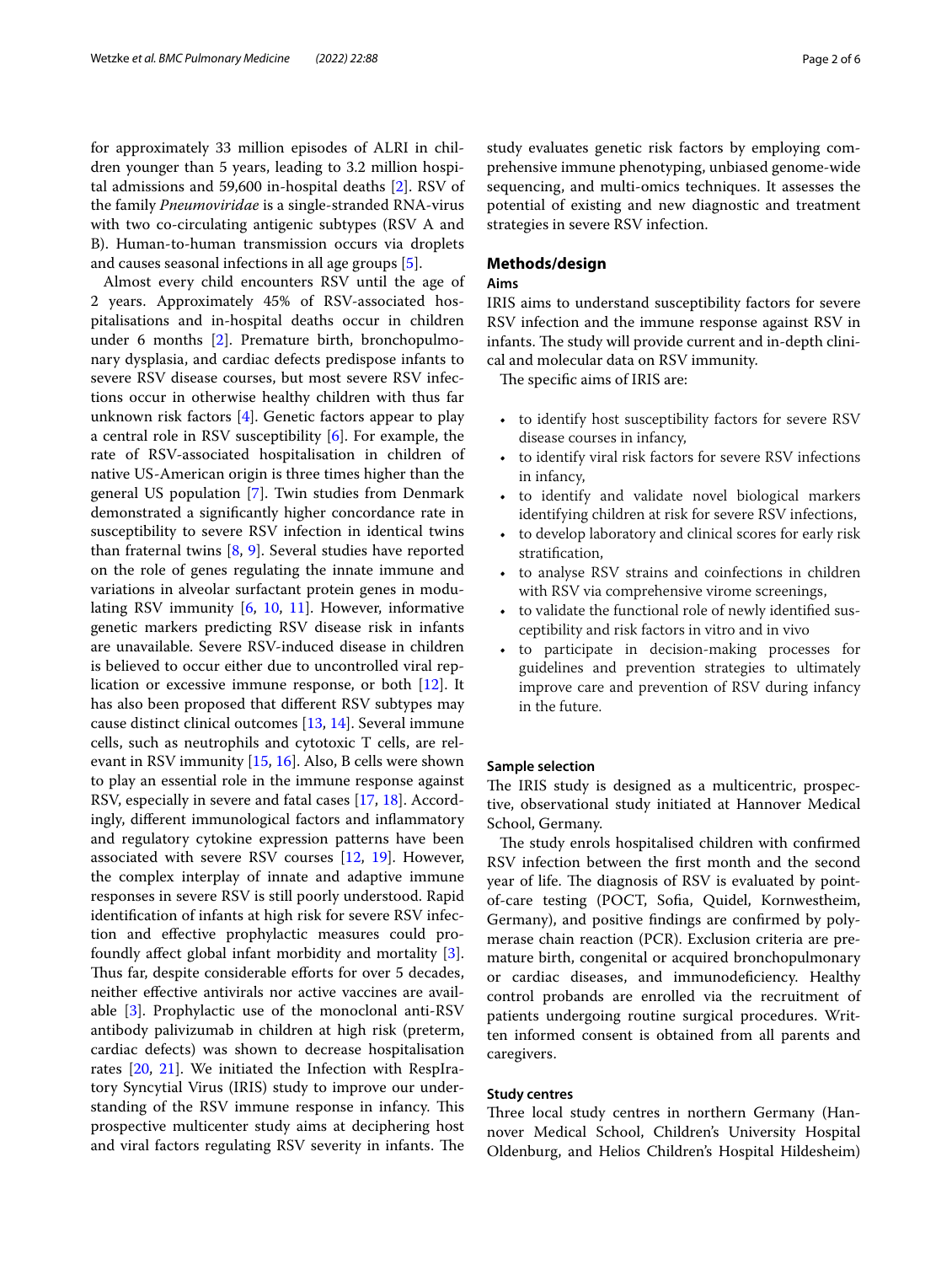contribute. All study sites are tertiary care hospitals and underwent extensive training in recruitment, biosample acquisition and processing, data collection and entry, logistics, and security.

## **In‑ and exclusion criteria**

The study enrols hospitalised children with confirmed RSV infection between the frst month and the second year of life. The diagnosis of RSV is evaluated by point-of-care testing (POCT, Sofa, Quidel, Kornwestheim, Germany), and positive fndings are confrmed by polymerase chain reaction (PCR). Exclusion criteria are premature birth, congenital or acquired bronchopulmonary or cardiac diseases, and immunodeficiency. Healthy control probands are enrolled via recruitment of patients undergoing routine surgical procedures. Written informed consent is obtained from all parents and caregivers.

# **Data and biomaterial collection**

We will collect data at two-time points: baseline (date of inclusion in the study) and at discharge from hospital care. Upon enrollment, detailed demographic background, case history, clinical presentation, physical examination, diagnostic fndings, treatment, and other patient-related items are collected (Table [1\)](#page-2-0). Data on disease course, treatment, and complications are gathered. Blood and respiratory specimens are collected upon admission, and RSV and other pathogens are analysed by multiplex polymerase chain reaction (PCR). Diferent biomaterials, including plasma, nasal lining fuid, blood cells, DNA, and RNA specimens, are sampled in a dedicated biobank (Table [2](#page-2-1), Hannover Unifed Biobank).

All probands receive a specifc pseudonym upon enrollment, and data management and all further analyses are based on this pseudonym. To ensure that data from the study are not linked to personal identities but that proband specimens and information can be destroyed upon request, an external data trustee will manage a list relating pseudonyms to patient identities. The electronic study database is encrypted, password-protected, and de-identified (MS Access). The biobank system Centraxx (Kairos, Version: 3.18.1.18) stores logistic information on de-identifed biological specimens.

# **Clinical variables to be recorded**

At baseline, data including patient demographics, clinical characteristics of the disease at inclusion, investigations (laboratory fndings, radiology), and treatments will be obtained as personal and a case history (Table [1\)](#page-2-0).

At discharge, data will include the child's outcome, highest mode of clinical care (regular or intensive care), highest mode and duration of respiratory support and treatment, as well as complications (Table [1](#page-2-0)).

#### **Sample size calculation**

The study recruits a convenience sample cohort; as such, the sample size is not calculated.

<span id="page-2-0"></span>

|  |  |  | <b>Table 1</b> Patient information and clinical data collected in IRIS |
|--|--|--|------------------------------------------------------------------------|
|--|--|--|------------------------------------------------------------------------|

| Type of data        | <b>Collected variables</b>                                                                                                                                                                       |  |  |
|---------------------|--------------------------------------------------------------------------------------------------------------------------------------------------------------------------------------------------|--|--|
| General information | Patient and cent identifier, date of inclusion, demographic data (e.g. date of birth, sex, region of origin, parental ethnicity), weight,<br>height                                              |  |  |
| Case history        | Date of admission, preexisting and concomitant diseases, medication prior to hospitalisation, or surgical interventions                                                                          |  |  |
| Clinical data       | Vital signs, oxygen saturation breathing ambient air, respiratory signs and symptoms, initiated treatment, complications, duration<br>of hypoxemia, respiratory support, days of hospitalisation |  |  |
| Diagnostics         | RSV POCT/PCR results. Optional: diff blood count, CRP, creatinin, Na, Urea, blood gas, viral pathogen screening of airway swab                                                                   |  |  |
| Imaging             | Optional: chest radiograph or ultrasound                                                                                                                                                         |  |  |
| Other data          | Atopy, vitamin D supplementation, family history of airway diseases, parental diseases                                                                                                           |  |  |

<span id="page-2-1"></span>**Table 2** Biosampling and laboratory analyses in IRIS

| Source                            | <b>Specimen</b>  | <b>Direct analysis</b>                                             | Biobank sampling; planned analyses                         |
|-----------------------------------|------------------|--------------------------------------------------------------------|------------------------------------------------------------|
| Upper airway tract Nasopharyngeal | aspirate or swab | PCR pathogen screening, microbiome analysis,<br>culture (optional) | Yes; sequencing and cultures of clinical viral strains     |
| Upper airway tract                | Nasal fluid      |                                                                    | Yes; cytokine analyses, transcriptome, microRNA analysis   |
| Blood                             | <b>EDTA</b>      | Optional: differential blood count                                 | Yes; flow cytometry, chip-cytometry, genomics, epigenomics |
| Blood                             | Serum            | Optional: CRP, creatinin, sodium, urea, blood gas                  | Yes; proteomics, metabolome, antibody-screening            |
| Blood                             | Plasma           |                                                                    | Yes; microRNA, metabolome                                  |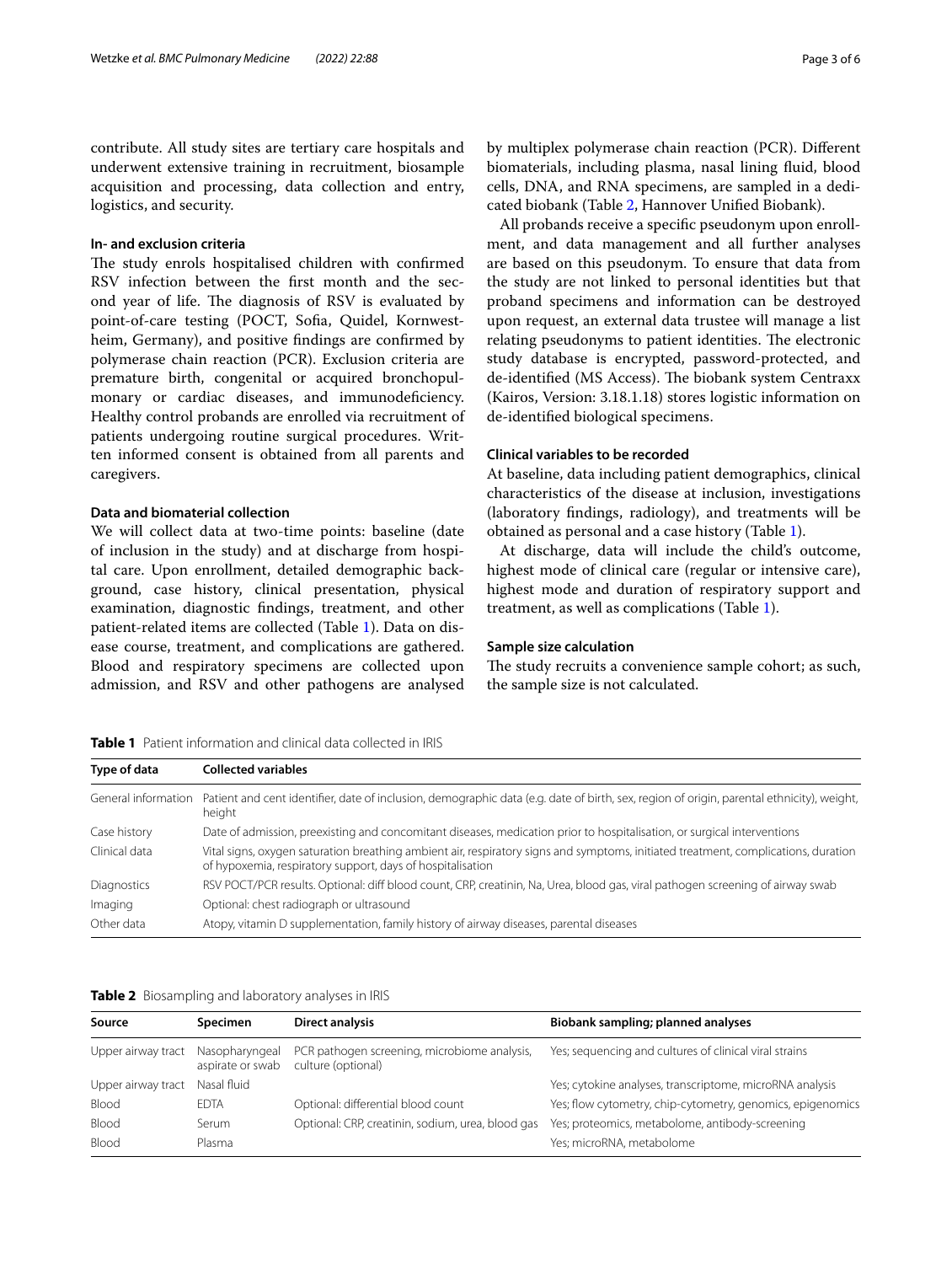#### **Outcome**

*Primary Outcome Measures* To report the number of severe RSV infections in children under 3 years of age in three tertiary care centres in northern Germany.

#### *Secondary Outcome Measures*

- To report outcome measures of severe RSV infection under 3 years of age in children under 3 years (composite endpoint).
- To collect biomaterials from children with severe RSV infection for downstream extensive immunological characterisation.

#### **Data analysis and statistical plan**

Demographics and analysis of clinical characteristics will be performed by applying descriptive statistics. This will include median age, co-morbidities and presenting features of the disease; moreover, to assess severity saturation levels, blood gas composition, highest mode of clinical care and respiratory support and length of stay will be analysed.

Data acquired from investigation for various biomaterials will be analysed according to statistical analysis plans before complete data analysis. This will include multivariate logistic regression analysis to examine biological risk markers for severe RSV courses.

# **Ethics**

Local ethic authorities have approved the study (MHH#6309\_10/31/2012; Hannover Medical School).

# **Infrastructure**

The IRIS cohort is embedded into a well-established interdisciplinary study infrastructure at Hannover Medical School and associated partners. All necessary protocols and infrastructure were developed within the frst year of funding, including an electronic information platform and biobanking procedures. These structures enable harmonised multicentric data and biospecimen collection and storage of information and samples in a central IRIS biobank hub, allowing for systematic multiomics analyses. The biobank is embedded into the Hannover Unifed Biobank (Hannover Medical School, Hannover, Germany). The reference laboratory for pathogen sequencing is located at the virology department of Hannover Medical School, Hannover, Germany.

# **Data input, storage and management**

Pseudonymised patients will be entered into a password secured database (Microsoft Access). Local password-secured copies of the database during recruitment in each recruiting hospital are run. These local copies are merged into one overall record at Hannover Medical School at the end of each RSV season. The database provides a comprehensive log/audit feature to record data input and changes based on user and time/date.

The biobank system Centraxx (Kairos, Version: 3.18.1.18) stores logistic information on de-identifed biological specimens. Centraxx is certifed according to DIN EN ISO 13485 to develop medical products.

#### **Biosampling and biobanking**

All collected biosamples are used immediately in diagnostic procedures or processed and stored to the central biobank for regular shipment. All steps are performed according to established standard operating procedures, available to all study sites in written form, and trained before frst patient inclusion. For all probands, genetic material is collected by blood sampling or collection of DNA material through buccal swapping. In those children who undergo blood sampling for diagnostic purposes, further comprehensive biosampling is conducted, including collecting serum, plasma, whole blood, and DNA and RNA isolation. Furthermore, nasal fuid and airway swabs are sampled (Table [2\)](#page-2-1). Airway specimens are analysed by PCR and cultured to characterise RSV strains and screened for possible coinfections (e.g., viral pathogens, current screening includes adeno-, corona-, infuenza A and B, human metapneumo-, parainfuenza 1–4, and rhinovirus). Further planned analyses include screening for microRNAs in plasma and nasal fuid and multiplex analyses of cytokines and metabolic parameters (Table [2\)](#page-2-1).

#### **Research dissemination and patient involvement**

Gathered data will be published in scientifc articles, preferably in open-access journals, and presented at conferences. If eligible, citations to repositories that host the underlying data will be included, together with details of any software used to process it. The output management plan will be reviewed and harmonised in regular meetings throughout the project. IRIS researchers will be open to collaborations upon reasonable request at any time point. Furthermore, the IRIS network will participate in decision-making processes for guidelines and prevention strategies to ultimately improve care and prevention of RSV during infancy in the future. Probands guardians can choose whether a comprehensive summary shall be provided to them after completing the study. We aim to actively involve patient families in the future development of the study design.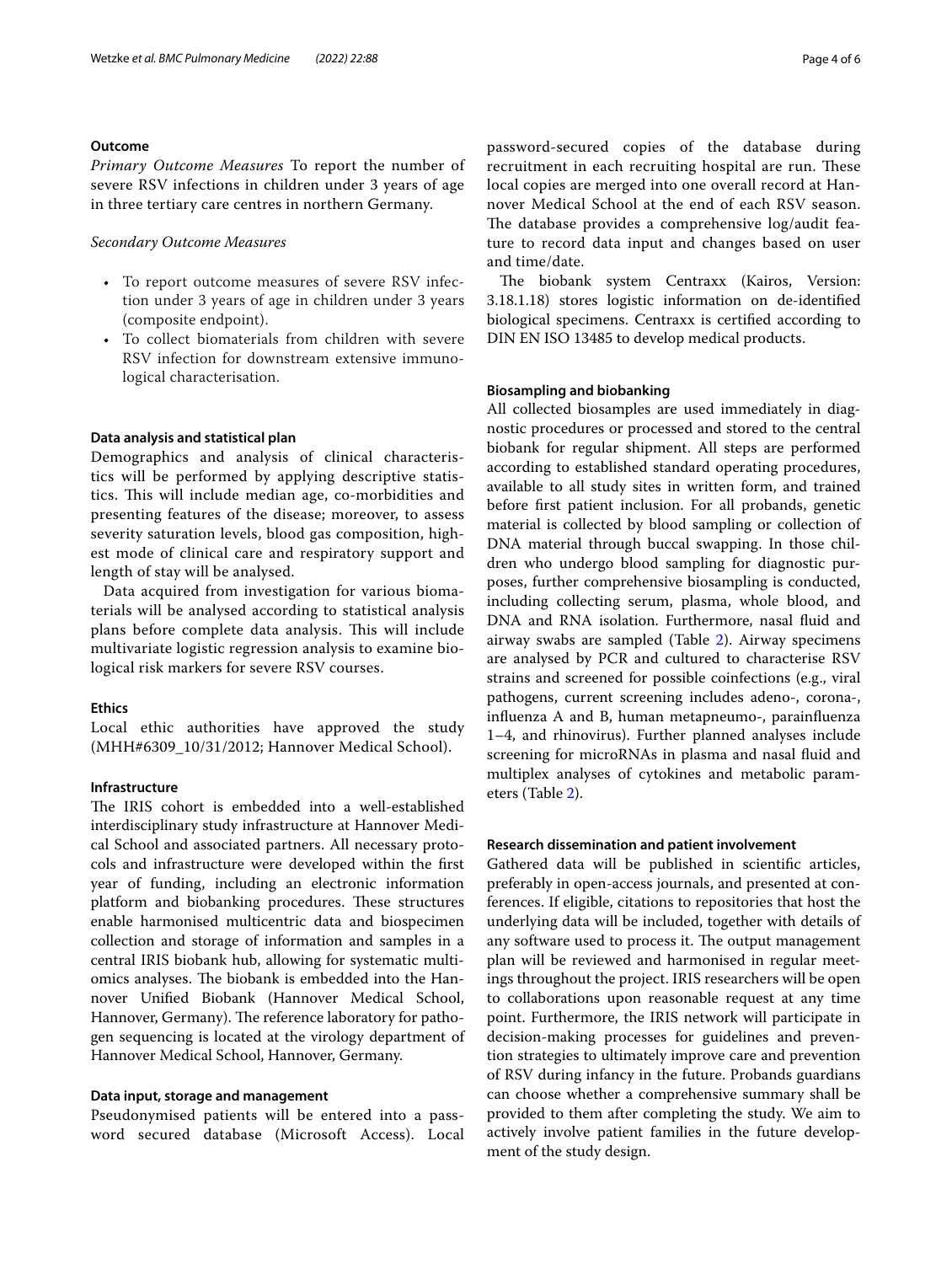# **Discussion**

Regardless of economic standard, RSV is a signifcant healthcare burden associated with high global infant morbidity and mortality  $[2]$  $[2]$ . Despite decades of efforts in this feld, no efective broad prevention or treatment strategies have existed until now  $[3]$  $[3]$ . The IRIS study network aims to improve this situation by delivering comprehensive clinical and multi-omics data on severe RSV disease courses during infancy. With our approach, we want to improve our knowledge of the genetic and immunological background of RSV immunity and improve the management of severe RSV infections in small children. Multi-omics data including whole-exome sequencing, expression of immunological factors on RNA-, microRNA-, protein-level, and pathogen spectra will be gathered. The collected comprehensive demographic and clinical data will be used for complex biostatistical analyses to assess novel risk stratifcation scores and biomarkers to identify children at particular risk for severe RSV infections. Thus far, more than 200 children were included in the IRIS cohort at three study sites, with ongoing recruitment and a growing study network. Initial analyses of samples from the pilot phase addressed genetic polymorphisms in interferon (IFN) regulated genes [[10,](#page-5-8) [22](#page-5-21)] and identifed new genetic risk factors for severe RSV [[23](#page-5-22)]. Besides the analysis of IFN stimulated genes, whole-exome sequencing will next focus on genetic variants modulating alveolar surfactant and mucin expression and innate immunity [[12\]](#page-5-10). We plan to screen airway and blood samples to express soluble and cellular markers by multi-omics approaches and flow and chip cytometry to assess immune signatures characteristic for severe RSV disease courses. Several factors such as immunoglobulins, B cell-activating factor (BAFF), C-X-C motif chemokine ligand 10 (CXCL10), type I IFN, mucins, and others were shown to be diferentially regulated in the airway immune response against RSV [\[12,](#page-5-10) [19](#page-5-17), [24\]](#page-5-23). Airway infltration of T cells, neutrophils, and specifc B cell subsets have been shown to occur during RSV bronchiolitis [[16–](#page-5-14)[18\]](#page-5-16). Accordingly, airway and blood specimens of IRIS probands will be screened for such markers, and distribution and activation of immune cells will be assessed and compared to respective patterns in healthy controls. Diferent infection courses also result in distinct levels of plasma markers of oxidative stress [[25\]](#page-5-24); the metabolome of IRIS probands will be analysed by mass spectrometry. Moreover, previous studies suggest that specifc co-infections correlate with severe RSV courses. Therefore, the co-infection status of patients will be determined using multiplex PCR assays [[26\]](#page-5-25). Genotyping of clinically isolated RSV strains will be performed to investigate RSV strain-specifc efects. Particular strains will be cultured to compare their pathogenicity to standard laboratory RSV strains and other recent primary clinical RSV isolates. Methods for experimental RSV infections have been adapted and optimised for these purposes [[27\]](#page-5-26), and these techniques will be used for viral mapping domains responsible for antibody resistance and drug discovery  $[28]$ . These molecular in vitro studies are complemented by analyses in mouse models of RSV infection using clinical virus isolates in knockout and reporter mice to validate potential hits and gather further mechanistic insights. To achieve up-to-date and comprehensive biostatistical analysis of the multi-omics data and include novel advances in data sciences, a joint research consortium INDIRA (INtegrative Data analytIcs for Respiratory syncytiAl virus RIsk Assessment) was founded, connecting IRIS researchers to bioinformatical experts. Predictive and diagnostics tools from the cohort data will be developed using computer models and bioinformatics.

Updating and expanding the knowledge on RSV immunity in infancy will have relevant implications in future management (e.g. identifying children at high risk for severe RSV disease courses) and prevention (e.g. vaccination) of RSV. Our approach may disclose novel diagnostic and treatment strategies for respiratory infections in infants and beyond.

#### **Abbreviations**

CRP: C-reactive protein; INDIRA: INtegrative Data analytIcs for Respiratory syncytiAl virus RIsk Assessment; IRIS: Infection with respiratory syncytial virus; RSV: Respiratory syncytial virus; RV: Rhinovirus; PCR: Polymerase chain reaction.

#### **Acknowledgements**

The authors would like to thank all patients and their families for their contribution. They thank all persons involved in the recruitment and care of RSV bronchiolitis and control patients, data storage, laboratory work, and biobanking. Mainly, they would like to thank Nadine Alfeis, Jana Bergmann, and Maike Haas (Hannover).

#### **Authors' contributions**

MW, TP, and GH designed the research. MW, TP, JS, CH, LB, DF, SH, JTM, ML and KS conduct patient recruitment, sample collection, and data analyses. All authors read and approved the manuscript.

#### **Funding**

MW received funding from the Clinical Leave Clinician/Scientist program of the German Center for Infection Research (DZIF) (BMBF, Bundesministerium für Bildung und Forschung, German Ministry of Education and Research), the Young Academy Clinician/Scientist foundation Hannover Medical School, Germany. GH received funding from BMBF under the German Center for Lung Research (DZL). GH, TP, JTM and CH received funding from the Deutsche Forschungsgemeinschaft (DFG, German Research Foundation) under Germany's Excellence Strategy – ExC 2155 "RESIST"-project (ID 39087428). GH and TP received funding from the Volkswagen Stiftung within the Niedersächsische Vorab initiative and the INDIRA: Integrative Data analyt-Ics for Respiratory syncytial virus risk Assessment project. TP was also funded by the iMed initiative of the Helmholtz Association. DF ans GH received funding from the Else Kröner-Fresenius-Foundation Forschungskolleg TITUS. No funding source infuenced the design of the study or the collection, analysis, and interpretation of the data, or the writing of the manuscript.